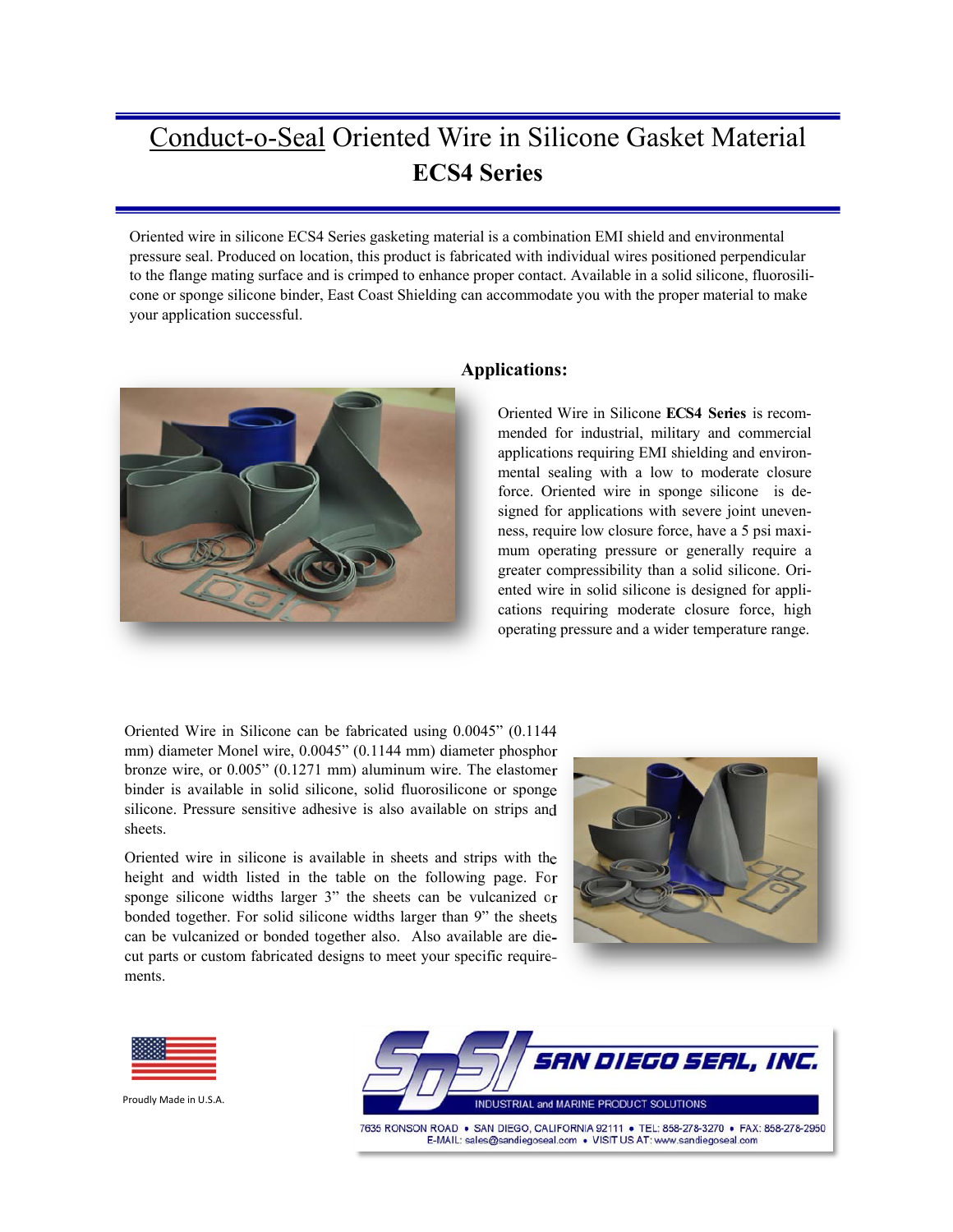## Oriented Wire in Silicone Solid & Sponge Strip P/N's



| <b>Thickness</b><br><b>Inches</b> | Width<br><b>Inches</b> | <b>Silicone</b><br><b>Solid</b> | <b>Silicone</b><br>Sponge | <b>Thickness</b><br><b>Inches</b> | Width<br><b>Inches</b> | <b>Silicone</b><br><b>Solid</b> | <b>Silicone</b><br>Sponge |
|-----------------------------------|------------------------|---------------------------------|---------------------------|-----------------------------------|------------------------|---------------------------------|---------------------------|
| 0.062                             | 0.093                  | <b>ECS4-001</b>                 | <b>ESC4-002</b>           | 0.032                             | 3"                     | ECS4-075                        | ECS4-076                  |
| 0.062                             | 0.125                  | ECS4-003                        | <b>ECS4-004</b>           | 0.032                             | 4.5"                   | <b>ECS4-077</b>                 | <b>ECS4-078</b>           |
| 0.062                             | 0.188                  | <b>ECS4-005</b>                 | <b>ECS4-006</b>           | 0.032                             | 6"                     | <b>ECS4-079</b>                 | <b>ECS4-080</b>           |
| 0.062                             | 0.25                   | <b>ECS4-007</b>                 | <b>ECS4-008</b>           | 0.032                             | 9"                     | <b>ECS4-081</b>                 | <b>ECS4-082</b>           |
| 0.062                             | 0.312                  | <b>ECS4-009</b>                 | <b>ECS4-010</b>           | 0.045                             | 3"                     | <b>ECS4-083</b>                 | <b>ECS4-084</b>           |
| 0.062                             | 0.375                  | ECS4-011                        | <b>ECS4-012</b>           | 0.045                             | 4.5"                   | <b>ECS4-085</b>                 | <b>ECS4-086</b>           |
| 0.062                             | 0.5                    | ECS4-013                        | ECS4-014                  | 0.045                             | 6"                     | <b>ECS4-087</b>                 | <b>ECS4-088</b>           |
| 0.062                             | 0.625                  | ECS4-015                        | ECS4-016                  | 0.045                             | 9"                     | <b>ECS4-089</b>                 | <b>ECS4-090</b>           |
| 0.093                             | 0.093                  | ECS4-017                        | <b>ECS4-018</b>           | 0.055                             | 3"                     | <b>ECS4-091</b>                 | <b>ECS4-092</b>           |
| 0.093                             | 0.125                  | <b>ECS4-019</b>                 | <b>ECS4-020</b>           | 0.055                             | 4.5"                   | <b>ECS4-093</b>                 | <b>ECS4-094</b>           |
| 0.093                             | 0.188                  | ECS4-021                        | <b>ECS4-022</b>           | 0.055                             | 6"                     | <b>ECS4-095</b>                 | <b>ECS4-096</b>           |
| 0.093                             | 0.25                   | ECS4-023                        | <b>ECS4-024</b>           | 0.055                             | 9"                     | <b>ECS4-097</b>                 | <b>ECS4-098</b>           |
| 0.093                             | 0.312                  | ECS4-025                        | <b>ECS4-026</b>           | 0.062                             | 3"                     | <b>ECS4-099</b>                 | <b>ECS4-100</b>           |
| 0.093                             | 0.375                  | ECS4-027                        | <b>ECS4-028</b>           | 0.062                             | 4.5"                   | <b>ECS4-101</b>                 | <b>ECS4-102</b>           |
| 0.093                             | 0.5                    | <b>ECS4-029</b>                 | <b>ECS4-030</b>           | 0.062                             | 6"                     | <b>ECS4-103</b>                 | <b>ECS4-104</b>           |
| 0.093                             | 0.625                  | ECS4-031                        | ECS4-032                  | 0.062                             | 9"                     | <b>ECS4-105</b>                 | <b>ECS4-106</b>           |
| 0.125                             | 0.125                  | <b>ECS4-033</b>                 | <b>ECS4-034</b>           | 0.093                             | 3"                     | <b>ECS4-107</b>                 | <b>ECS4-108</b>           |
| 0.125                             | 0.188                  | ECS4-035                        | <b>ECS4-036</b>           | 0.093                             | 4.5"                   | <b>ECS4-109</b>                 | ECS4-110                  |
| 0.125                             | 0.25                   | <b>ECS4-037</b>                 | <b>ECS4-038</b>           | 0.093                             | 6"                     | ECS4-111                        | ECS4-112                  |
| 0.125                             | 0.312                  | ECS4-039                        | <b>ECS4-040</b>           | 0.093                             | 9"                     | ECS4-113                        | ECS4-114                  |
| 0.125                             | 0.375                  | ECS4-041                        | <b>ECS4-042</b>           | 0.125                             | 3"                     | ECS4-115                        | ECS4-116                  |
| 0.125                             | 0.5                    | ECS4-043                        | <b>ECS4-044</b>           | 0.125                             | 4.5"                   | ECS4-117                        | <b>ECS4-118</b>           |
| 0.125                             | 0.625                  | <b>ECS4-045</b>                 | <b>ECS4-046</b>           | 0.125                             | 6"                     | ECS4-119                        | <b>ECS4-120</b>           |
| 0.156                             | 0.125                  | <b>ECS4-047</b>                 | <b>ECS4-048</b>           | 0.125                             | 9"                     | ECS4-121                        | <b>ECS4-122</b>           |
| 0.188                             | 0.125                  | <b>ECS4-049</b>                 | <b>ECS4-050</b>           | 0.156                             | 3"                     | ECS4-123                        | <b>ECS4-124</b>           |
| 0.188                             | 0.188                  | ECS4-051                        | ECS4-052                  | 0.156                             | 4.5"                   | ECS4-125                        | ECS4-126                  |
| 0.188                             | 0.25                   | ECS4-053                        | <b>ECS4-054</b>           | 0.156                             | 6"                     | <b>ECS4-127</b>                 | <b>ECS4-128</b>           |
| 0.188                             | 0.312                  | <b>ECS4-055</b>                 | <b>ECS4-056</b>           | 0.156                             | 9"                     | <b>ECS4-129</b>                 | <b>ECS4-130</b>           |
| 0.188                             | 0.375                  | <b>ECS4-057</b>                 | <b>ECS4-058</b>           | 0.188                             | 3"                     | <b>ECS4-131</b>                 | ECS4-132                  |
| 0.188                             | 0.5                    | <b>ECS4-059</b>                 | <b>ECS4-060</b>           | 0.188                             | 4.5"                   | ECS4-133                        | <b>ECS4-134</b>           |
| 0.188                             | 0.625                  | <b>ECS4-061</b>                 | <b>ECS4-062</b>           | 0.188                             | 6"                     | <b>ECS4-135</b>                 | ECS4-136                  |
| 0.25                              | 0.125                  | <b>ECS4-063</b>                 | <b>ECS4-064</b>           | 0.188                             | 9"                     | <b>ECS4-137</b>                 | <b>ECS4-138</b>           |
| 0.25                              | 0.188                  | <b>ECS4-065</b>                 | <b>ECS4-066</b>           | 0.25                              | 3"                     | <b>ECS4-139</b>                 | <b>ECS4-140</b>           |
| 0.25                              | 0.25                   | ECS4-067                        | <b>ECS4-068</b>           | 0.25                              | 4.5"                   | <b>ECS4-141</b>                 | ECS4-142                  |
| 0.25                              | 0.312                  | <b>ECS4-069</b>                 | <b>ECS4-070</b>           | 0.25                              | 6"                     | ECS4-143                        | <b>ECS4-144</b>           |
| 0.25                              | 0.375                  | ECS4-071                        | <b>ECS4-072</b>           | 0.25                              | Q''                    | ECS4-145                        | <b>ECS4-146</b>           |
| 0.312                             | 0.5                    | ECS4-073                        | <b>ECS4-074</b>           |                                   |                        |                                 |                           |

ADD : -M for Monel / -A for Aluminum / -0 for Plain / -1 For PSA Backing / For Example : ECS4-001-M-1

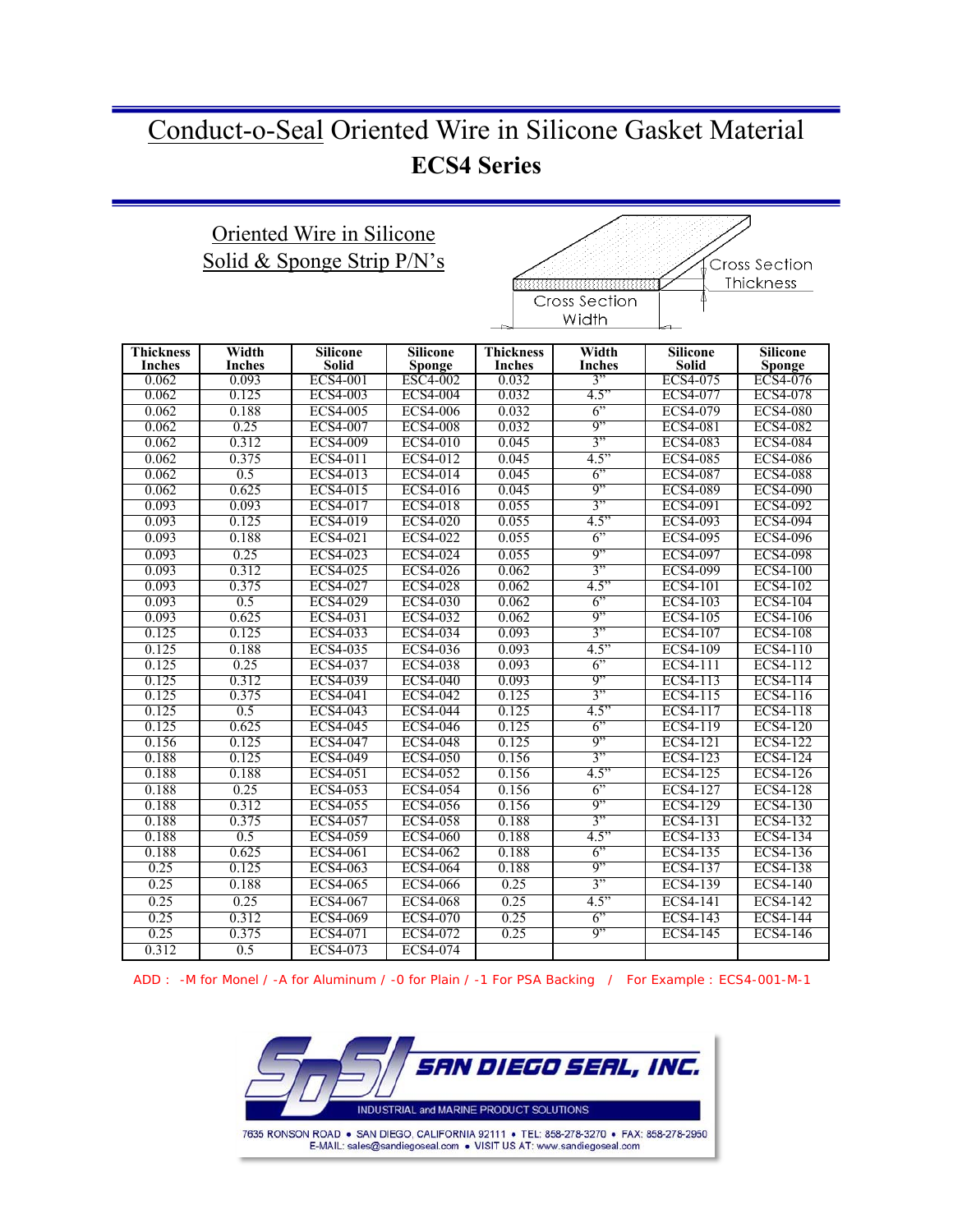|                                                                           | Solid Silicone/            | <b>Sponge Silicone/</b>      | Solid Silicone/           | <b>Sponge Silicone/</b>   |
|---------------------------------------------------------------------------|----------------------------|------------------------------|---------------------------|---------------------------|
|                                                                           | <b>Monel Wire</b>          | <b>Monel Wire</b>            | <b>Aluminum</b>           | <b>Aluminum</b>           |
| Shielding db:<br>$200$ Khz<br>$100$ Mhz<br>$1$ Ghz<br>Closing Force (psi) | 70<br>110<br>111<br>25-100 | 70<br>108<br>106<br>$25-100$ | 70<br>101<br>110<br>15-75 | 70<br>108<br>112<br>15-75 |
| Compression Set<br>$(Q50\text{psi})$                                      | 2%                         | $5\%$                        | $2\%$                     | $5\%$                     |
| EMP Survivability/                                                        | yes                        | yes                          | yes                       | yes                       |
| Color                                                                     | Grey                       | Grey                         | Grey                      | Grey                      |

## **Material Specifications**

| <b>Solid Silicone</b>              | A-A-59588, Class II, Grade 40<br>(Formerly ZZ-R-765) |  | <b>Strips and Sheets Cro</b><br><b>Tolerances</b> |                       |
|------------------------------------|------------------------------------------------------|--|---------------------------------------------------|-----------------------|
| <b>Temperature Range</b>           | $-70^{\circ}$ C to 205 $^{\circ}$ C                  |  | <b>Dimension</b>                                  | Height                |
| Sponge Silicone                    | AMS $-3195$                                          |  | $0.032$ " $(0.81)$                                | $+/- 0.010"$<br>(.25) |
| Temperature Range                  | -60 $\rm{^{\circ}C}$ to 205 $\rm{^{\circ}C}$         |  |                                                   | $+/- 0.010$ "         |
| Aluminum Wire                      | AMS 4182, Alloy 5056                                 |  | $0.126$ " $(3.20)$                                | (.25)                 |
| Monel Wire                         | OO-N-281 Class A                                     |  | $0.251$ " $(6.38)$                                |                       |
| Wire Density $\frac{1}{2}$ sq. in. |                                                      |  | 3''(76.20)                                        |                       |
| Silicone Solid                     | $900 + - 15\%$                                       |  | $4.5$ " (114.30)                                  |                       |
| Silicone Sponge                    | $600 + 15\%$                                         |  | $6^\circ(152.0)$                                  |                       |
| Seal                               | Waterproof                                           |  | 9''(228.60)                                       |                       |

| <b>Strips and Sheets Cross Section</b><br><b>Tolerances</b> |                        |                      |  |
|-------------------------------------------------------------|------------------------|----------------------|--|
| <b>Dimension</b>                                            | Height                 | Width                |  |
| $0.032$ " $(0.81)$                                          | $+/- 0.010"$<br>(.25)  | $+/- 0.015$ " (38)   |  |
| $0.126$ " $(3.20)$                                          | $+/- 0.010$ "<br>(.25) | $+/- 0.032$ " (.81)  |  |
| $0.251$ " (6.38)                                            |                        | $+/- 0.047$ " (1.19) |  |
| 3''(76.20)                                                  |                        | $+/-$ 0.13 (3.30)    |  |
| $4.5$ " (114.30)                                            |                        | $+/- 0.19$ " (4.83)  |  |
| $6$ " (152.0)                                               |                        | $+/- 0.25$ " (6.35)  |  |
| 9''(228.60)                                                 |                        | $+/- 0.38$ " (9.65)  |  |

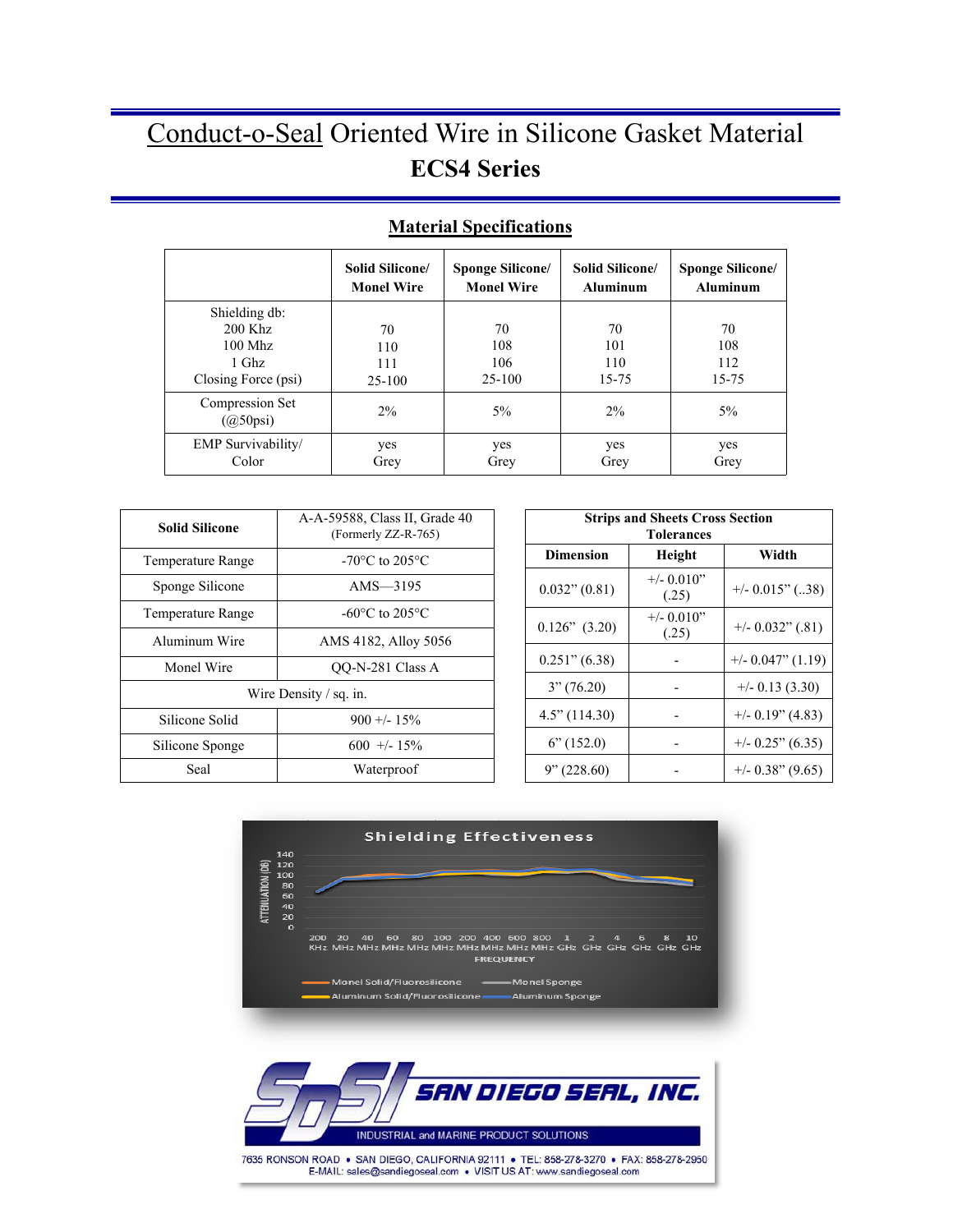#### **EMI/RFI Shielding Material**

East Coast Shielding offers **ECS4 Series** oriented wire available in silicone, fluorosilicone or AMS-3195 spec grade sponge silicone. Available with Monel or Aluminum wire conductors, Series 150 oriented wire in silicone is capable of withstanding temperature extremes of  $-70^{\circ}$ C to  $+205^{\circ}$ C due to the special characteristics of the silicone polymer used. This material is ideal for use in applications that require an environmental seal as well as EMI protection. It is also ideal for use on flanges or irregular shapes where a die cut gasket is required to match the flange contour.





Oriented Wire in Silicone Solid



Oriented Wire in Silicone Sponge

Monel or Aluminum wire is processed with and bonded to a high quality silicone elastomer for uniform surface and multiple "spring" effect with each contact point.

### **Advantages**

- $\Rightarrow$  Superior protection: Shields from harsh weather and electronic interference, up to 100db in the E-Field, up to 50 db in the H-Field.
- $\Rightarrow$  Custom configurations: ECS4 Series is also available in die-cut shapes to match complex flange contours, or strips assembled and bonded into a specific configuration.
- $\Rightarrow$  Material can be sliced down to a thickness of .030"
- $\Rightarrow$  To provide both EMI shielding and an environmental seal on cast or machined surfaces. Bonded frame configurations can be used with precast housings, vent panels, and computer terminal window frames. Die cut wall widths as low as 0.090 (2,27) wide. Some examples would include circular military connectors and sub "D" connectors.

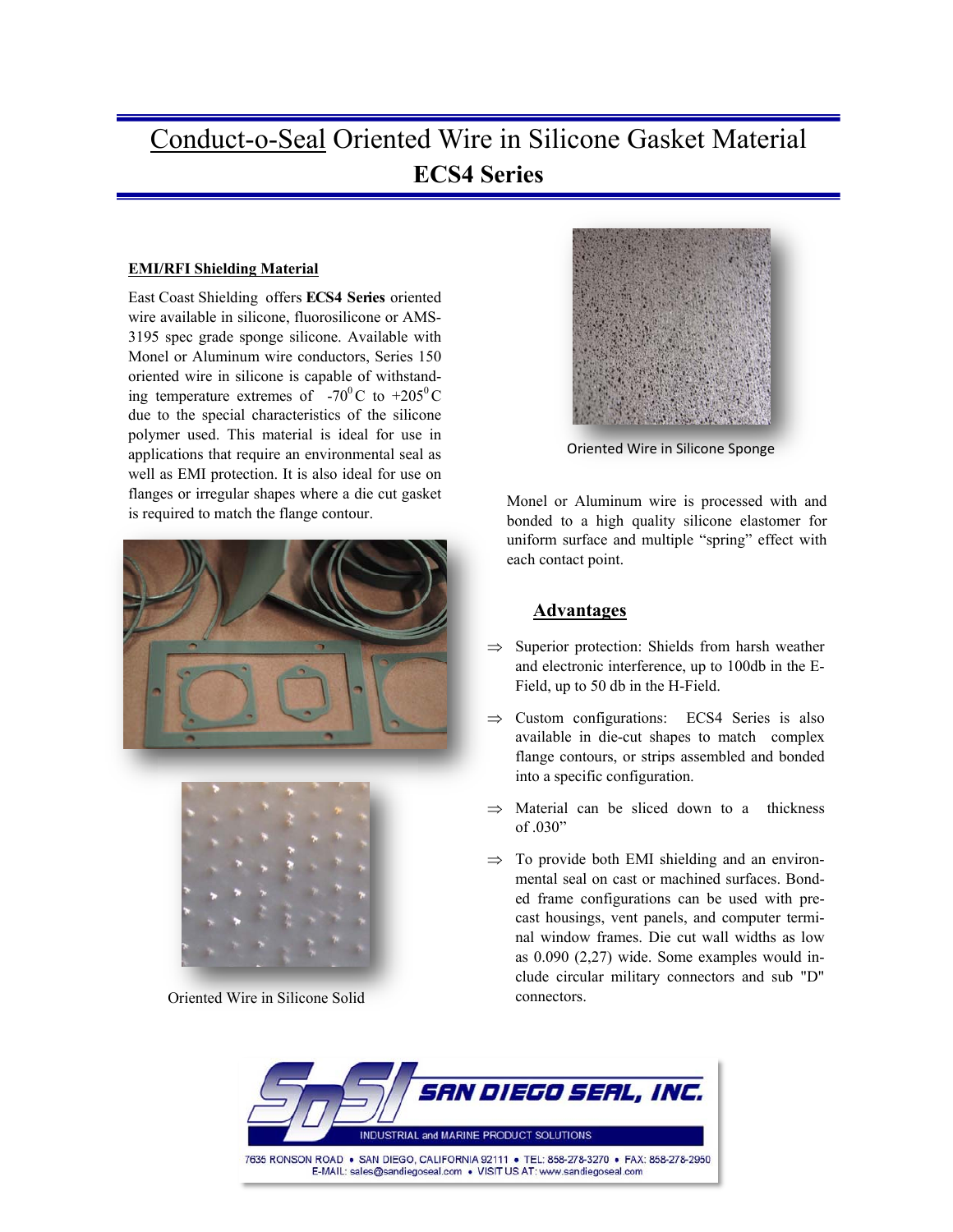### **Application Design Data**

Oriented Wire Gaskets are recommended for applications requiring EMI suppression, grounding and environmental sealing. Presented in this section is a guide to compression stop applications, various splicing techniques and fabricated gasket design.

### **Compression Stops**

The use of disk or washer type compression stops can be provided as part of the gasket assembly in order to avoid over-compression of the gasket and bowing of the cover plate. Compression stops are fabricated from sheets, rod or tubing material using either aluminum or stainless steel.

Typical compression stop assemblies are shown in Figures 1a and 1b.

#### **Figure 1a. Disc type compression stop**







### **Fabricated Oriented Wire Gasket**

East Coast Shielding can supply fabricated gaskets to fit your enclosure size and mounting criteria. Figure 2 is common oriented wire gasket construction with bolt and/or slotted hole design to meet your specific requirements.

### **Figure 2. Oriented Wire Gasket**



|                       |                         | Size Range with Tolerance |                                      |                                        |  |
|-----------------------|-------------------------|---------------------------|--------------------------------------|----------------------------------------|--|
|                       | Dimensional<br>Location | $0 - 4$ "<br>$(0-101,6)$  | $4.1 - 12.0$ "<br>$(104,1-$<br>304,8 | $12.1 - 24.0$ "<br>$(307.3 -$<br>609.6 |  |
| F.H.E.G               | Length $&$              | $-.020"$                  | $+ -031"$                            | $+ -040$                               |  |
|                       | Width                   | $(+.51)$                  | $(+.79)$                             | $(+-1,02)$                             |  |
| $K$ , $N$ , $M$ , $L$ | Hole Loca-              | $-.010"$                  | $+ -0.015$                           | $+ -020$ "                             |  |
|                       | tion                    | $(+-.25)$                 | $(+-.38)$                            | $(+.51)$                               |  |



#### **Notes:**

- 1. Minimum sealing gasket width is 0.125 in. (3,18 mm) but not less than gasket thickness.
- 2. Minimum distance from bolt hole or compression stop to edge of sealing gasket is not less than thickness of elastomer material.

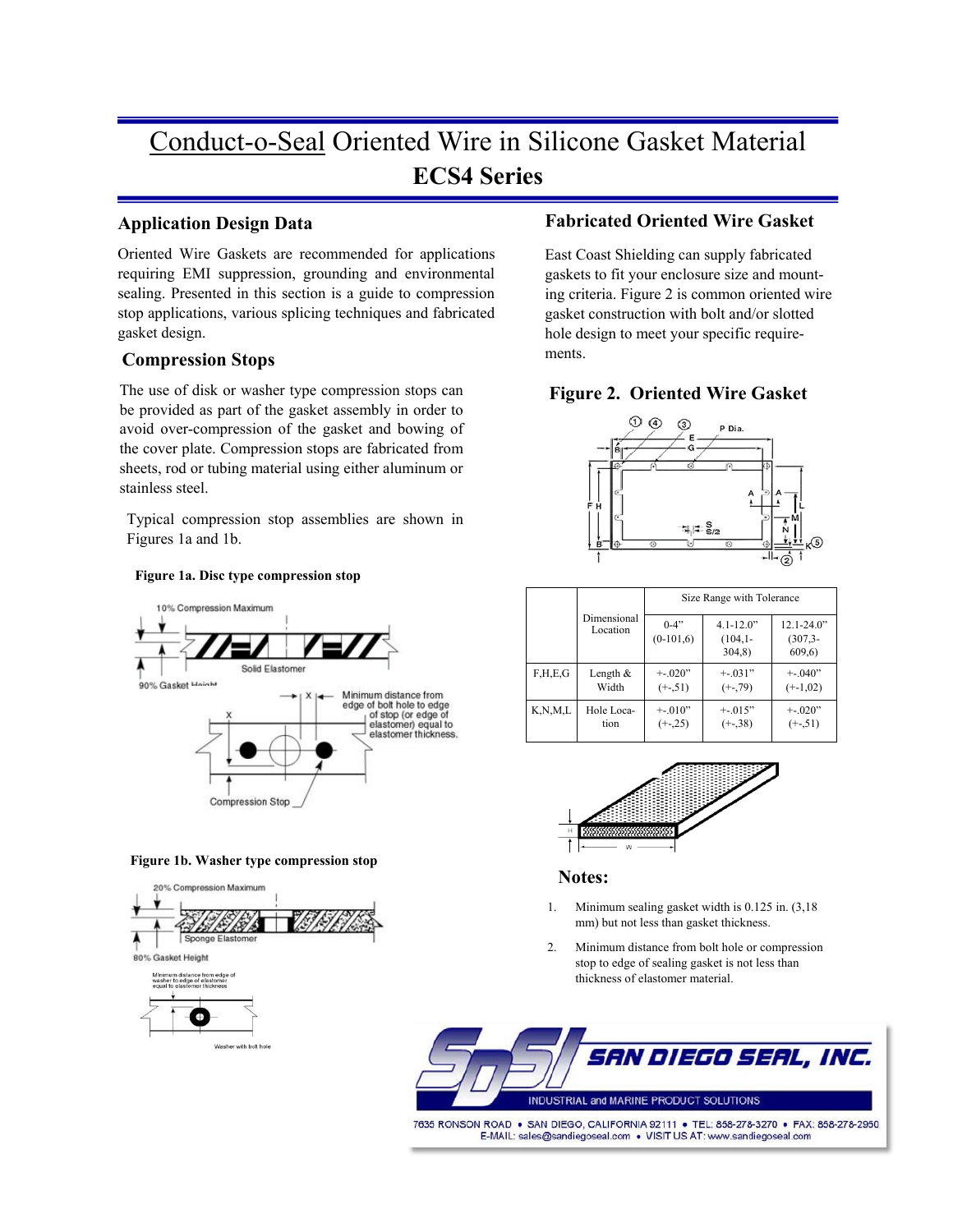## **Die Cut Gasket**

Oriented wire can be supplied as a die cut gasket in various configurations. Gasket sizes are available up to 9.0" (228,6 mm) x 36.0" (914,4 mm).

Several of the most common die cut gaskets are for cable connectors and Sub-D connections shown in Figures 3a and 3b.

### **Figure 3a.**



## **Figure 3b.**







## **Splicing Techniques**

Oriented wire can be supplied as a one piece joint-less gasket. Gasket sizes are available up to 9.0" (228,6 mm) x 36.0" (914,4 mm).

Larger gaskets are normally spliced using one of the splicing techniques shown in *Figure 4.* These splicing methods minimize material waste when compared to joint-less gasket design. When preparing gasket drawings, indicate the splicing method, if allowed, and desired locations.